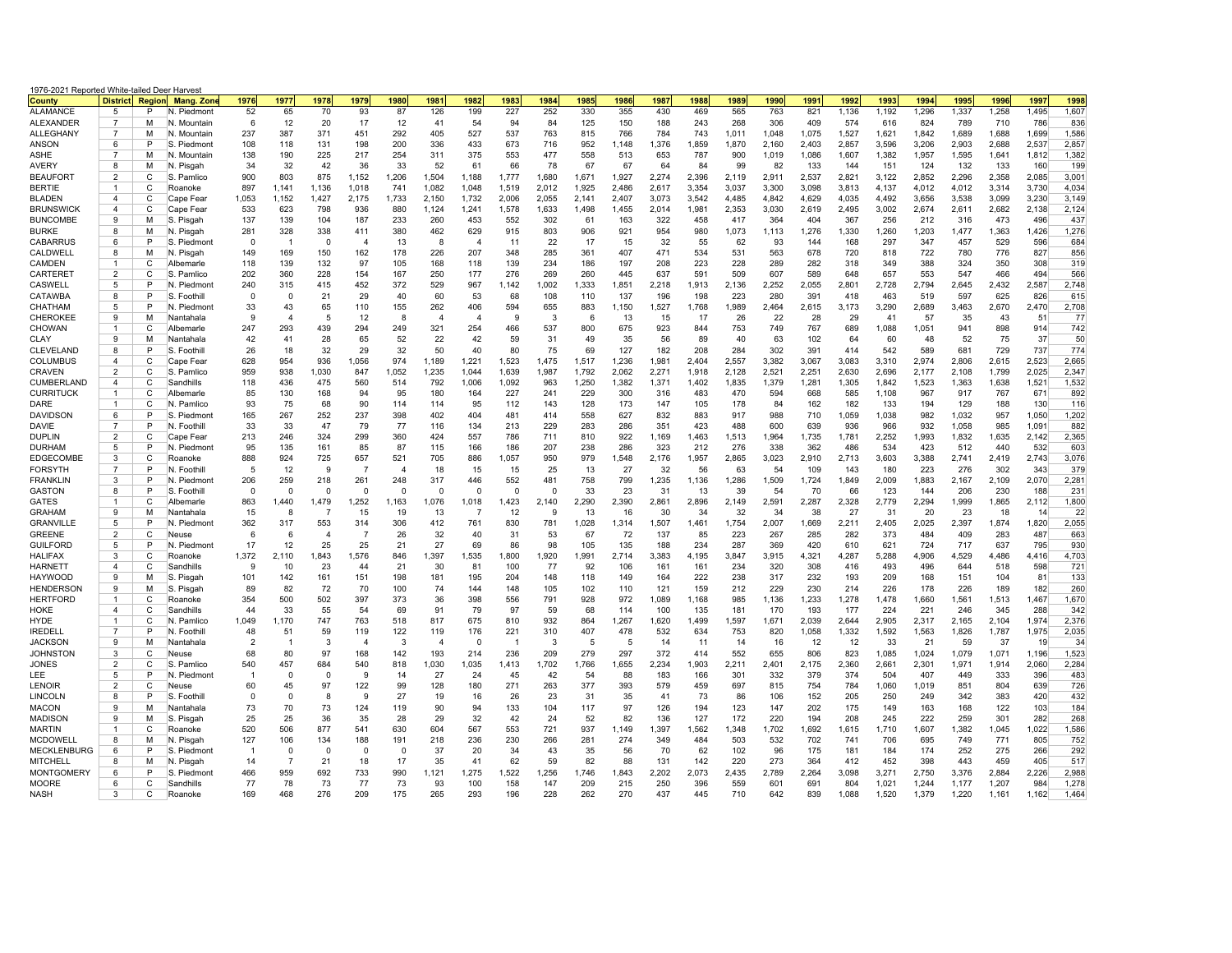| 1976-2021 Reported White-tailed Deer Harvest (continued) |                |              |                            |          |          |        |                          |                |        |        |                          |        |        |        |        |        |       |       |       |       |       |                                                                                |       |       |       |       |
|----------------------------------------------------------|----------------|--------------|----------------------------|----------|----------|--------|--------------------------|----------------|--------|--------|--------------------------|--------|--------|--------|--------|--------|-------|-------|-------|-------|-------|--------------------------------------------------------------------------------|-------|-------|-------|-------|
| <b>County</b>                                            |                |              | District Region Mang, Zone | 1976     | 1977     | 1978   | 1979                     | 1980           | 1981   | 1982   | 1983                     | 1984   | 1985   | 1986   | 1987   | 1988   | 1989  | 1990  | 199'  | 1992  | 1993  | 1994                                                                           | 1995  | 1996  | 1997  | 1998  |
| <b>NEW HANOVER</b>                                       | 2              | C            | Cape Fear                  | 31       | 61       | 36     | 50                       | 56             | 72     | 78     | 97                       | 181    | 138    | 152    | 165    | 175    | 164   | 147   | 120   | 114   | 147   | 100                                                                            | 136   | 65    | 82    | 195   |
| <b>NORTHAMPTON</b>                                       | 3              | C            | Roanoke                    | 1.089    | 1.849    | 1.553  | 1.303                    | 984            | 1.007  | 1.139  | 1.707                    | 1.745  | 1.641  | 2.238  | 3.045  | 3.009  | 3.172 | 4.670 | 4.400 | 5.093 | 6.119 | 5.459                                                                          | 4.992 | 4.513 | 5.316 | 4.817 |
| ONSLOW                                                   | $\overline{2}$ | C            | S. Pamlico                 | 879      | 897      | 1,203  | 1,356                    | 1.419          | 1,522  | 1,411  | 1,691                    | 1,502  | 1,622  | 1,425  | 2,214  | 2,159  | 2,399 | 3.071 | 2,723 | 3,002 | 3.269 | 2,024                                                                          | 1,627 | 2,448 | 2,265 | 2,466 |
| ORANGE                                                   | 5              | D            | N. Piedmont                | 103      | 132      | 132    | 156                      | 172            | 210    | 333    | 384                      | 388    | 476    | 566    | 673    | 758    | 785   | 918   | 1,042 | 1,214 | 1,280 | 1,279                                                                          | 1,471 | 1,133 | 1,124 | 1.622 |
| PAMLICO                                                  | 2              | C            | S. Pamlico                 | 520      | 423      | 414    | 380                      | 332            | 379    | 298    | 454                      | 493    | 513    | 708    | 723    | 638    | 658   | 703   | 789   | 1.106 | 1.049 | 882                                                                            | 744   | 640   | 544   | 760   |
| PASQUOTANK                                               | -1             | C            | Albemarle                  | 75       | 115      | 127    | 41                       | 42             | 57     | 67     | 61                       | 82     | 84     | 151    | 149    | 211    | 206   | 283   | 267   | 302   | 421   | 484                                                                            | 377   | 400   | 356   | 549   |
| PENDER                                                   | 2              | C            | Cape Fear                  | 1,108    | 1.170    | 1,308  | 1.739                    | 1,699          | 1,966  | 2,047  | 2,608                    | 2,366  | 2.472  | 2.273  | 2,558  | 3,235  | 2.402 | 3.090 | 3.130 | 3,125 | 3.862 | 3.243                                                                          | 3,038 | 2,909 | 2.845 | 3.281 |
| <b>PERQUIMANS</b>                                        | $\mathbf{1}$   | C            | Albemarle                  | 114      | 242      | 220    | 156                      | 135            | 137    | 170    | 147                      | 243    | 385    | 524    | 584    | 626    | 695   | 1.048 | 1.019 | 1.112 | 1.234 | 1.187                                                                          | 1.063 | 981   | 1.023 | 901   |
| PERSON                                                   | 5              | D            | N. Piedmont                | 170      | 189      | 181    | 185                      | 195            | 305    | 450    | 482                      | 497    | 662    | 771    | 950    | 906    | 998   | 1.157 | 1.110 | 1,360 | 1,369 | 1.346                                                                          | 1,291 | 1,033 | 1,219 | 1.479 |
| PITT                                                     | $\overline{2}$ |              | Neuse                      | 275      | 247      | 312    | 267                      | 305            | 311    | 469    | 741                      | 1,009  | 1,192  | 1,232  | 1,394  | 1.715  | 1,385 | 1,811 | 1,416 | 1,503 | 1,721 | 1,636                                                                          | 1,424 | 1,111 | 1,097 | 1,808 |
| <b>POLK</b>                                              | 9              | M            | S. Pisgah                  | 15       | 29       | 32     | 27                       | 41             | 40     | 52     | 70                       | 96     | 109    | 132    | 199    | 207    | 273   | 348   | 274   | 265   | 265   | 216                                                                            | 316   | 322   | 269   | 346   |
| RANDOLPH                                                 | 5              |              | Piedmont<br>lS             | 79       | 107      | 177    | 219                      | 199            | 250    | 352    | 398                      | 378    | 499    | 578    | 729    | 592    | 809   | 913   | 722   | 1,129 | 1,032 | 962                                                                            | 880   | 739   | 899   | 921   |
| <b>RICHMOND</b>                                          | 6              | C            | Sandhills                  | 214      | 314      | 348    | 375                      | 437            | 520    | 564    | 724                      | 641    | 836    | 917    | 1.048  | 994    | 1,095 | 1,158 | 1,275 | 1,136 | 1,235 | 1,156                                                                          | 954   | 1,230 | 839   | 928   |
| <b>ROBESON</b>                                           | $\Delta$       | C            | Sandhills                  | 99       | 92       | 136    | 170                      | 148            | 176    | 192    | 225                      | 329    | 411    | 561    | 640    | 729    | 785   | 792   | 896   | 736   | 927   | 702                                                                            | 822   | 732   | 661   | 835   |
| <b>ROCKINGHAM</b>                                        | 5              |              | N. Piedmont                | 37       | 77       | 69     | 123                      | 109            | 183    | 288    | 362                      | 386    | 432    | 617    | 686    | 829    | 917   | 1.116 | 1.145 | 1,500 | 1.482 | 1.499                                                                          | 1,663 | 1,562 | 1.560 | 1,838 |
| <b>ROWAN</b>                                             | 6              | Þ            | S. Piedmont                | 161      | 272      | 243    | 236                      | 412            | 427    | 323    | 221                      | 212    | 403    | 397    | 544    | 589    | 655   | 781   | 790   | 1,066 | 1.156 | 1,150                                                                          | 1,352 | 1,422 | 1,27' | 1.668 |
| <b>RUTHERFORD</b>                                        | 8              |              | S. Foothill                | 67       | 53       | 99     | 95                       | 111            | 112    | 127    | 178                      | 211    | 242    | 308    | 611    | 647    | 692   | 869   | 1.092 | 1.156 | 1,391 | 1,307                                                                          | 1,536 | 1,530 | 1.897 | 1.899 |
| <b>SAMPSON</b>                                           | $\Delta$       | $\mathsf{C}$ | Cape Fear                  | 359      | 353      | 567    | 683                      | 456            | 592    | 559    | 873                      | 922    | 832    | 883    | 1,128  | 1,354  | 1,392 | 1,953 | 1,929 | 1,782 | 2,050 | 1,834                                                                          | 1,839 | 1,582 | 1.542 | 1.970 |
| <b>SCOTLAND</b>                                          | $\overline{4}$ | C            | Sandhills                  | 208      | 174      | 212    | 223                      | 280            | 293    | 310    | 306                      | 335    | 328    | 434    | 410    | 404    | 660   | 670   | 739   | 700   | 743   | 756                                                                            | 696   | 698   | 507   | 695   |
| <b>STANLY</b>                                            | 6              | ⋼            | IS.<br>Piedmont            | 81       | 187      | 128    | 133                      | 224            | 222    | 200    | 300                      | 183    | 335    | 314    | 598    | 533    | 806   | 1,006 | 1.052 | 1.291 | 1.579 | 1.225                                                                          | 1.696 | 1.428 | 1.464 | 1.959 |
| <b>STOKES</b>                                            | $\overline{7}$ | Þ            | N. Foothill                | 38       | 45       | 61     | 66                       | 55             | 76     | 90     | 98                       | 121    | 141    | 154    | 191    | 231    | 293   | 376   | 214   | 502   | 577   | 928                                                                            | 998   | 992   | 1,213 | 1,361 |
| <b>SURRY</b>                                             | $\overline{7}$ |              | N. Foothill                | 122      | 132      | 162    | 128                      | 113            | 128    | 144    | 166                      | 148    | 159    | 197    | 206    | 276    | 370   | 390   | 460   | 655   | 625   | 698                                                                            | 803   | 786   | 848   | 887   |
| SWAIN                                                    | 9              | M            | Nantahala                  |          | 5        | 18     | 11                       | $\overline{5}$ | 15     |        | $\overline{\mathcal{L}}$ | 4      | 5      | 11     | 10     | 19     | 26    | 35    | 28    | 22    | 36    | 25                                                                             | 28    | 81    | 30    | 60    |
| TRANSYLVANIA                                             | 9              | M            | S. Pisgah                  | 95       | 106      | 125    | 82                       | 156            | 164    | 178    | 167                      | 164    | 114    | 111    | 122    | 254    | 212   | 305   | 198   | 208   | 241   | 238                                                                            | 228   | 228   | 186   | 225   |
| <b>TYRRELL</b>                                           | -1             |              | . Pamlico                  | 90       | 93       | 86     | 76                       | 86             | 83     | 78     | 114                      | 132    | 155    | 191    | 255    | 208    | 339   | 333   | 425   | 393   | 598   | 581                                                                            | 606   | 652   | 935   | 1.346 |
| <b>UNION</b>                                             | 6              | D            | S. Piedmont                | $\Omega$ | $\Omega$ | 0      | $\Omega$                 | 9              | 17     | 16     | 29                       | 21     | 63     | 35     | 62     | 78     | 105   | 154   | 186   | 309   | 369   | 458                                                                            | 618   | 735   | 797   | 1.085 |
| VANCE                                                    | 3              |              | N. Piedmont                | 126      | 123      | 136    | 148                      | 162            | 177    | 278    | 309                      | 306    | 392    | 438    | 478    | 459    | 532   | 586   | 711   | 782   | 885   | 793                                                                            | 816   | 787   | 669   | 1.046 |
| <b>WAKE</b>                                              | 3              |              | N. Piedmont                | 19       | 61       | 65     | 27                       | 59             | 53     | 112    | 84                       | 105    | 38     | 131    | 209    | 297    | 425   | 488   | 603   | 780   | 1,012 | 1.141                                                                          | 1,232 | 1,035 | 1.435 | 1.645 |
| <b>WARREN</b>                                            | 3              | D            | N. Piedmont                | 395      | 782      | 784    | 669                      | 650            | 675    | 832    | 913                      | 1.016  | 1.036  | 1.175  | 1,825  | 1.621  | 1.631 | 2.045 | 2.186 | 3.106 | 3.504 | 3.137                                                                          | 2.913 | 2,876 | 2.759 | 2.776 |
| <b>WASHINGTON</b>                                        | $\mathbf{1}$   |              | . Pamlico<br>ΙN            | 131      | 159      | 141    | 149                      | 143            | 159    | 188    | 153                      | 221    | 216    | 339    | 369    | 318    | 592   | 823   | 810   | 713   | 1,244 | 1,062                                                                          | 936   | 1,189 | 1,312 | 1,335 |
| WATAUGA                                                  | $\overline{7}$ | M            | N. Mountain                | 10       | 6        | 8      | 12                       | 21             | 19     | 21     | 10                       | 23     | 35     | 35     | 55     | 93     | 104   | 113   | 192   | 341   | 318   | 356                                                                            | 340   | 433   | 500   | 469   |
| WAYNE                                                    | 3              | C            | Neuse                      | $\Omega$ | 14       | 19     | 30                       | 28             | 40     | 54     | 47                       | 70     | 71     | 104    | 135    | 164    | 231   | 263   | 296   | 303   | 403   | 375                                                                            | 311   | 420   | 395   | 615   |
| <b>WILKES</b>                                            | $\overline{7}$ | M            | IN.<br>. Mountain          | 272      | 278      | 343    | 369                      | 313            | 388    | 509    | 627                      | 573    | 651    | 758    | 892    | 1,157  | 1,287 | 1,422 | 1,621 | 2,559 | 2,347 | 2,568                                                                          | 2,674 | 2,588 | 3,072 | 2,726 |
| <b>WILSON</b>                                            | 3              |              | Neuse                      |          |          | 0      | $\overline{\phantom{a}}$ | 12             | 12     | 11     | 9                        | 14     | 35     | 35     | 46     | 50     | 80    | 75    | 102   | 95    | 163   | 250                                                                            | 256   | 298   | 310   | 493   |
| YADKIN                                                   | $\overline{7}$ | D            | N. Foothill                | 60       | 46       | 52     | 77                       | 75             | 117    | 93     | 99                       | 124    | 121    | 142    | 199    | 225    | 284   | 357   | 447   | 728   | 840   | 1,016                                                                          | 1,133 | 1.101 | 1.266 | 1,208 |
| <b>YANCEY</b>                                            | 8              | M            | Pisgah<br>ΙN               | 163      | 130      | 167    | 155                      | 177            | 204    | 201    | 203                      | 238    | 213    | 180    | 294    | 294    | 319   | 451   | 407   | 605   | 500   | 496                                                                            | 469   | 408   | 485   | 440   |
| Total                                                    |                |              |                            | 22.614   | 28.428   | 29.730 | 30.053                   | 28.794         | 34.666 | 37.893 | 47.873                   | 49.894 | 55.074 | 62.682 | 78.259 | 83.239 |       |       |       |       |       | 89.896 105.005 104.750 118.638 134.422 124.696 123.312 116.661 119.656 132.373 |       |       |       |       |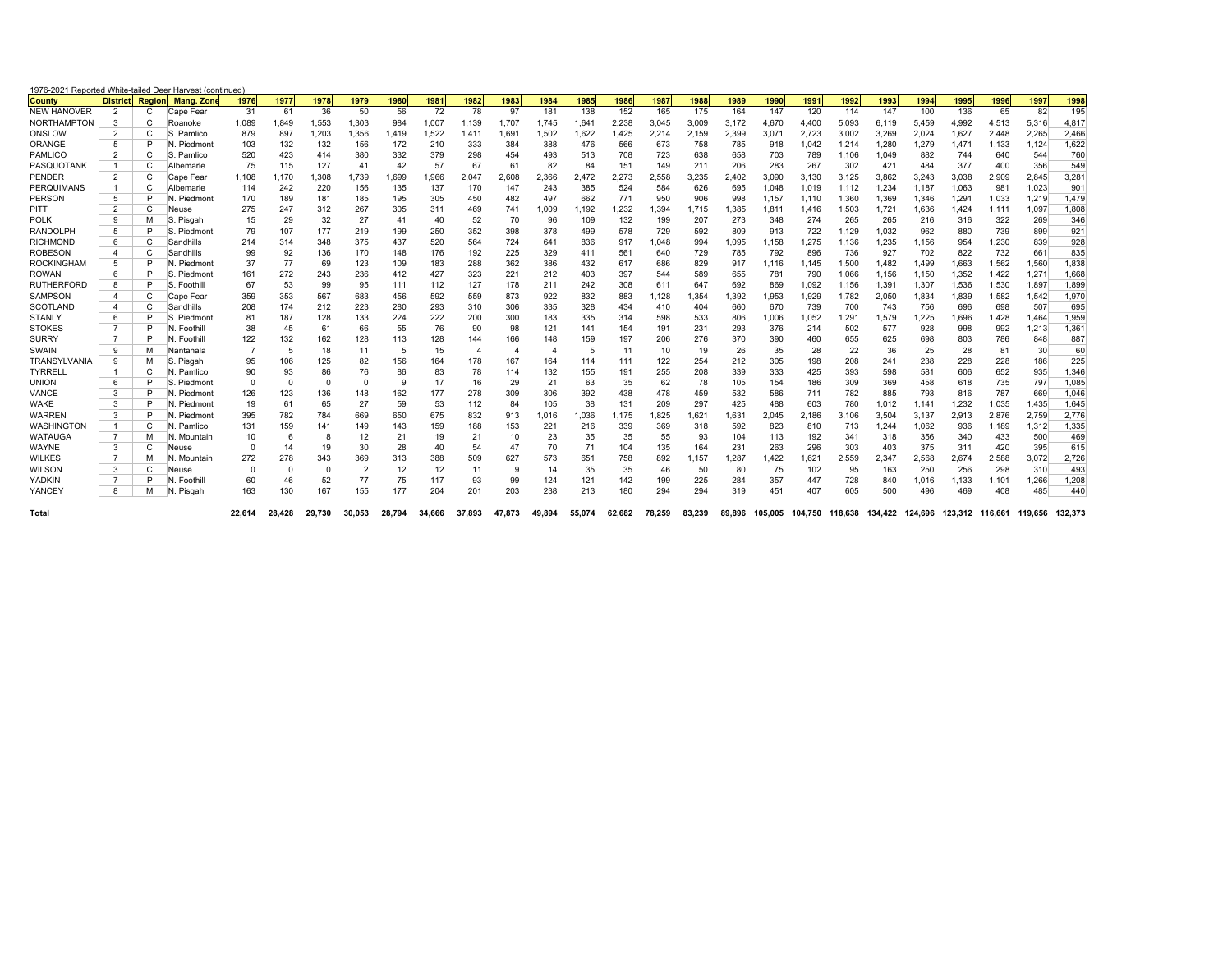| 1976-2021 Reported White-tailed Deer Harvest (continued)<br><b>District</b> Region |                                  |        |                            |                |                |                |                |                |                |                |                |                |                |                |                |                |                |                |                |                |                |                |                |                |                |                |
|------------------------------------------------------------------------------------|----------------------------------|--------|----------------------------|----------------|----------------|----------------|----------------|----------------|----------------|----------------|----------------|----------------|----------------|----------------|----------------|----------------|----------------|----------------|----------------|----------------|----------------|----------------|----------------|----------------|----------------|----------------|
| <b>County</b>                                                                      |                                  |        | <b>Mang. Zone</b>          | 1999           | 2000           | 2001           | 2002           | 2003           | 2004           | 2005           | 2006           | 2007           | 2008           | 2009           | 2010           | 2011           | 2012           | 2013           | 2014           | 2015           | 2016           | 2017           | 2018           | 2019           | 2020           | 2021           |
| <b>ALAMANCE</b>                                                                    | 5                                | P      | N. Piedmont                | 1.586          | 1.444          | 1.693          | 1.367          | 1.617          | 1.635          | 1.872          | 2.011          | 2.404          | 2.531          | 2.452          | 2.785          | 2.578          | 2.403          | 2.631          | 2.337          | 2.232          | 2.036          | 2.186          | 2.112          | 2.169          | 2.439          | 2,190          |
| <b>ALEXANDER</b>                                                                   | 7<br>$\overline{7}$              | M      | N. Mountain                | 827            | 907            | 810            | 770            | 918            | 896            | 962            | 1,011          | 875            | 931            | 1,006          | 816            | 944            | 764            | 979            | 791            | 920            | 689            | 887            | 853            | 928            | 947            | 1,077          |
| <b>ALLEGHANY</b>                                                                   | 6                                | M<br>P | N. Mountain                | 1.647          | 1.647<br>2,942 | 1,618          | 1.849          | 2.412          | 2,201          | 2.383          | 2,566          | 2,704          | 3.144<br>3,339 | 2,802          | 2,373          | 2.465          | 2.016          | 2,273<br>3,843 | 1.880<br>3,583 | 2.063          | 1,801<br>3,448 | 1.940<br>3,692 | 1.912          | 1.915          | 2,103          | 1,745<br>4,104 |
| ANSON<br><b>ASHE</b>                                                               | $\overline{7}$                   | M      | S. Piedmont<br>N. Mountain | 3,046<br>1,905 | 1.863          | 3,352<br>1,912 | 2,657<br>2.191 | 3,184<br>2.138 | 3,448<br>1,991 | 3,316<br>2,167 | 3,499<br>2.204 | 3,743<br>2,261 | 2.595          | 3,700<br>2.493 | 3,197<br>2,512 | 3,360<br>2.683 | 3,335<br>2.564 | 2,794          | 2.636          | 3,766<br>2.891 | 2,716          | 2,678          | 3,487<br>2,478 | 4,166<br>2,607 | 4,037<br>2.835 | 2,586          |
| AVERY                                                                              | 8                                | М      | N. Pisgah                  | 296            | 265            | 265            | 350            | 363            | 355            | 406            | 596            | 509            | 579            | 704            | 659            | 664            | 549            | 716            | 638            | 637            | 750            | 759            | 778            | 876            | 1,060          | 866            |
| <b>BEAUFORT</b>                                                                    | $\overline{2}$                   | C      | S. Pamlico                 | 2.410          | 2.692          | 2.820          | 2.012          | 2.202          | 2.430          | 2.374          | 2.711          | 3.109          | 3.388          | 3.150          | 3.344          | 3.124          | 2.831          | 3.133          | 2.681          | 2.440          | 2.386          | 2.562          | 2.020          | 2.643          | 2.467          | 2.640          |
| <b>BERTIE</b>                                                                      | -1                               | C      | Roanoke                    | 3,919          | 4,458          | 4,757          | 3,325          | 3,372          | 4,131          | 4,322          | 4,337          | 4,938          | 5,777          | 4,636          | 4,977          | 4,348          | 4,243          | 4,482          | 3,798          | 3,652          | 3,165          | 3,012          | 2,218          | 2,499          | 2,541          | 2,535          |
| <b>BLADEN</b>                                                                      | $\overline{a}$                   | C      | Cape Fear                  | 2,739          | 3.032          | 3,086          | 2.789          | 2.937          | 2,981          | 2.934          | 3.040          | 3,283          | 3.088          | 2.676          | 2,658          | 3.082          | 2.819          | 3,314          | 2.787          | 2.462          | 2,282          | 2.553          | 2.046          | 2,429          | 2.408          | 2,553          |
| <b>BRUNSWICK</b>                                                                   | 4                                | С      | Cape Fear                  | 1,761          | 1,923          | 1,953          | 1,870          | 2,135          | 1,993          | 1,780          | 1,797          | 2,026          | 2,034          | 1,613          | 1,751          | 1,871          | 1,636          | 1,780          | 1,737          | 1,474          | 1,625          | 1,616          | 1,235          | 1,486          | 1,509          | 1,582          |
| <b>BUNCOMBE</b>                                                                    | $\mathbf{Q}$                     | M      | S. Pisgah                  | 439            | 454            | 371            | 342            | 401            | 367            | 356            | 290            | 215            | 346            | 421            | 294            | 448            | 402            | 508            | 474            | 611            | 720            | 818            | 835            | 1,052          | 1.252          | 1.101          |
| <b>BURKE</b>                                                                       | 8                                | М      | N. Pisgah                  | 1,230          | 1,241          | 1,179          | 1,026          | 1,109          | 1,068          | 1,232          | 1,220          | 1,217          | 1,060          | 1,276          | 1,212          | 1,398          | 1,082          | 1,418          | 1,175          | 1,348          | 1,240          | 1,310          | 1,341          | 1,442          | 1,554          | 1,700          |
| CABARRUS                                                                           | 6                                | P      | S. Piedmont                | 737            | 771            | 841            | 786            | 886            | 1,064          | 1,109          | 1,110          | 1,289          | 1,194          | 1,189          | 1,335          | 1,458          | 1,612          | 1,728          | 1,810          | 1,656          | 1,654          | 1,821          | 1,897          | 1,891          | 2,192          | 2,105          |
| CALDWELL                                                                           | 8<br>1                           | М<br>C | N. Pisgah                  | 853            | 966            | 907            | 789            | 1,006          | 872            | 949<br>461     | 1,000          | 897            | 912            | 1,000          | 773            | 1,012<br>389   | 614<br>417     | 936            | 715            | 859<br>317     | 695            | 925            | 849            | 1,008          | 1,048<br>290   | 1,177          |
| CAMDEN<br>CARTERE <sup>®</sup>                                                     | $\overline{2}$                   | C      | Albemarle<br>S. Pamlico    | 360<br>621     | 316<br>661     | 497<br>691     | 381<br>575     | 379<br>437     | 472<br>556     | 369            | 560<br>424     | 657<br>505     | 578<br>661     | 396<br>596     | 438<br>742     | 781            | 824            | 432<br>798     | 352<br>725     | 631            | 290<br>695     | 290<br>753     | 253<br>544     | 284<br>643     | 677            | 259<br>655     |
| CASWELL                                                                            | 5                                | P      | N. Piedmon                 | 2,093          | 2,193          | 2,750          | 2,234          | 2,418          | 2,506          | 2,786          | 2,909          | 3,120          | 2,726          | 2,899          | 2,852          | 2,950          | 2,613          | 3,002          | 2,299          | 2,789          | 2,387          | 2,136          | 2,155          | 2,217          | 2,228          | 2,112          |
| CATAWBA                                                                            | 8                                | P      | IS.<br>Foothil             | 772            | 738            | 859            | 691            | 817            | 939            | 973            | 1,027          | 1,140          | 1,235          | 1,108          | 1,332          | 1,378          | 1,324          | 1,494          | 1,267          | 1,249          | 1,282          | 1.465          | 1,342          | 1,513          | 1,521          | 1,608          |
| CHATHAM                                                                            | 5                                | P      | N. Piedmont                | 2,257          | 2,233          | 2,508          | 1,858          | 2,352          | 2,363          | 2,446          | 2,507          | 3,192          | 2,920          | 2,650          | 2,998          | 2,809          | 2,625          | 3,252          | 2,295          | 2,650          | 2,225          | 2,643          | 2,398          | 2,664          | 2,689          | 2,802          |
| CHEROKEE                                                                           | 9                                | м      | Nantahala                  | 74             | 88             | 104            | 128            | 144            | 118            | 158            | 205            | 252            | 194            | 264            | 263            | 301            | 419            | 365            | 321            | 548            | 524            | 550            | 675            | 702            | 768            | 875            |
| CHOWAN                                                                             | 1                                | C      | Albemarle                  | 819            | 979            | 1,008          | 728            | 707            | 748            | 775            | 736            | 910            | 1,011          | 868            | 1,101          | 1,088          | 1,061          | 951            | 942            | 808            | 752            | 667            | 534            | 500            | 532            | 461            |
| CLAY                                                                               | 9                                | M      | Nantahala                  | 63             | 71             | 59             | 78             | 83             | 90             | 85             | 113            | 136            | 129            | 170            | 160            | 172            | 190            | 224            | 200            | 288            | 337            | 345            | 328            | 418            | 472            | 433            |
| CLEVELAND                                                                          | 8                                | P      | S. Foothil                 | 775            | 748            | 794            | 751            | 789            | 853            | 1,072          | 1,069          | 1,250          | 1,155          | 1,105          | 1,323          | 1,444          | 1,603          | 1,888          | 1,860          | 1,827          | 1,833          | 2,025          | 2,028          | 2,355          | 2,563          | 2,769          |
| <b>COLUMBUS</b>                                                                    | $\overline{4}$<br>$\overline{2}$ | C<br>C | Cape Fear                  | 2,111<br>2,119 | 2,581<br>2,144 | 2,833<br>2,295 | 2.330<br>1,742 | 3,027<br>1,737 | 2,731<br>2,037 | 2,906<br>1,881 | 2.912<br>2,214 | 3,240<br>2,633 | 3,168<br>2,656 | 2.392<br>2,550 | 2,320<br>2,701 | 2,371<br>2,598 | 2.394<br>2,779 | 2,450<br>2,944 | 1,935<br>2,553 | 1,833<br>2,558 | 1,491<br>2,341 | 1,792<br>2,631 | 1,618<br>1,834 | 2,033<br>2,264 | 1,916<br>2,445 | 2,250<br>2,510 |
| CRAVEN<br>CUMBERLAND                                                               | $\overline{4}$                   | C      | S. Pamlico<br>Sandhills    | 1,360          | 1.334          | 1,471          | 1,080          | 1,011          | 1,191          | 1,138          | 1,411          | 1,421          | 1,203          | 1,143          | 1,123          | 1,224          | 1,024          | 1,036          | 985            | 997            | 945            | 990            | 806            | 1,071          | 1,042          | 1,202          |
| <b>CURRITUCK</b>                                                                   | 1                                | C      | Albemarle                  | 870            | 917            | 997            | 849            | 951            | 963            | 881            | 817            | 836            | 770            | 616            | 722            | 669            | 523            | 608            | 523            | 499            | 466            | 476            | 382            | 370            | 358            | 317            |
| DARE                                                                               | 1                                | C      | N. Pamlico                 | 108            | 77             | 102            | 101            | 103            | 172            | 124            | 150            | 159            | 201            | 181            | 239            | 243            | 158            | 185            | 149            | 167            | 114            | 133            | 116            | 105            | 99             | 126            |
| DAVIDSON                                                                           | 6                                | P      | S. Piedmont                | 1,081          | 1,349          | 1,291          | 969            | 1,156          | 1,193          | 1,150          | 1,337          | 1,511          | 1,611          | 1,490          | 1,657          | 1,719          | 1,996          | 2,516          | 2,332          | 2,549          | 2,224          | 2,566          | 2,362          | 2,562          | 2,776          | 2,615          |
| DAVIE                                                                              | $\overline{7}$                   | P      | N. Foothil                 | 1,133          | 1,231          | 1,213          | 1,036          | 1.146          | 1,104          | 976            | 1,152          | 1,427          | 1,203          | 1,278          | 1,198          | 1,278          | 1.145          | 1,343          | 1,046          | 917            | 956            | 1,065          | 946            | 967            | 1.056          | 978            |
| <b>DUPLIN</b>                                                                      | $\overline{2}$                   | C      | Cape Fear                  | 2,216          | 2.542          | 2,817          | 2,538          | 2,821          | 2,841          | 3,023          | 2,832          | 3,188          | 3,458          | 3,231          | 3,188          | 3,231          | 3,058          | 3,070          | 2,490          | 2,569          | 2,180          | 2,421          | 1,779          | 2,236          | 2.276          | 2,240          |
| <b>DURHAM</b>                                                                      | 5<br>3                           | P<br>C | N. Piedmon                 | 530            | 589            | 628            | 421            | 562            | 651            | 631            | 662            | 734            | 899            | 775            | 1,029          | 933            | 865            | 1,140          | 705            | 836            | 664            | 853            | 757            | 874            | 826            | 904            |
| EDGECOMBE<br><b>FORSYTH</b>                                                        | $\overline{7}$                   | P      | Roanoke<br>N. Foothill     | 2,897<br>420   | 3,333<br>511   | 3,018<br>549   | 2,054<br>493   | 2,360<br>639   | 2,629<br>612   | 2,684<br>710   | 2,769<br>701   | 2,723<br>908   | 3,318<br>889   | 3,085<br>1,026 | 3,205<br>1,075 | 2,761<br>1,167 | 2,801<br>1,130 | 2,966<br>1,505 | 2,647<br>1,314 | 2,832<br>1,373 | 2,638<br>1,362 | 2,674<br>1,512 | 2,272<br>1,258 | 2,594<br>1,481 | 2,750<br>1,380 | 2,565<br>1,148 |
| <b>FRANKLIN</b>                                                                    | 3                                | P      | N. Piedmon                 | 1,954          | 1,816          | 2,277          | 1,571          | 2,266          | 2,480          | 2,425          | 2,897          | 3,040          | 3,525          | 3,068          | 3,220          | 3,035          | 3,255          | 3,554          | 1,608          | 2,400          | 2,088          | 2,064          | 1.774          | 1,838          | 1.969          | 2,083          |
| <b>GASTON</b>                                                                      | 8                                | P      | S. Foothil                 | 242            | 272            | 330            | 277            | 422            | 422            | 520            | 650            | 713            | 643            | 842            | 1,077          | 1,276          | 1,519          | 1,490          | 1,445          | 1,333          | 1,413          | 1,501          | 1,643          | 1,936          | 2,056          | 2,025          |
| <b>GATES</b>                                                                       |                                  | C      | Albemarle                  | 1,946          | 1,768          | 2,160          | 1,622          | 1,539          | 1,708          | 1,685          | 1,928          | 2,111          | 2,080          | 1,631          | 1,893          | 1,848          | 1,561          | 1,795          | 1,902          | 1,689          | 1,699          | 1,615          | 1,171          | 1,296          | 1,273          | 1,116          |
| <b>GRAHAM</b>                                                                      | 9                                | M      | Nantahala                  | 15             | 18             | 16             | 24             | 26             | 32             | 30             | -31            | 42             | 54             | 50             | 72             | 55             | 78             | 63             | 68             | 60             | 59             | 75             | 63             | 104            | 89             | 80             |
| <b>GRANVILLE</b>                                                                   | 5                                | P      | N. Piedmont                | 1,850          | 1,875          | 2,487          | 1,536          | 2,203          | 2,462          | 2,476          | 2,594          | 2,508          | 2,827          | 2,644          | 3,264          | 2,647          | 2,787          | 3,103          | 1,691          | 2,288          | 1,907          | 2,169          | 1,978          | 2,161          | 2,416          | 2,558          |
| <b>GREENE</b>                                                                      | $\overline{2}$                   | C      | Neuse                      | 754            | 800            | 878            | 743            | 700            | 799            | 815            | 845            | 972            | 1,119          | 970            | 1,085          | 889            | 968            | 1,070          | 890            | 876            | 991            | 1,098          | 934            | 1,083          | 1,097          | 1,121          |
| <b>GUILFORD</b><br><b>HALIFAX</b>                                                  | 5<br>3                           | P<br>C | N. Piedmont<br>Roanoke     | 935<br>4,756   | 916<br>5,032   | 1,005<br>5,627 | 801<br>4,381   | 925<br>4,900   | 1,079<br>5,484 | 1,228<br>5,838 | 1,265<br>5,655 | 1,368<br>5,833 | 1,607<br>6,276 | 1,505<br>5,443 | 1,750<br>5,841 | 1,640<br>5,229 | 1,691<br>5,048 | 1,986<br>5,533 | 1,946<br>3,921 | 1,977<br>4,151 | 1,858<br>3,937 | 2,167<br>3,821 | 1,959<br>3,094 | 2,273<br>3,448 | 2,549<br>3,515 | 2,284<br>3,287 |
| HARNETT                                                                            | $\overline{4}$                   | C      | Sandhills                  | 693            | 845            | 1,190          | 917            | 1,137          | 1,238          | 1,267          | 1,310          | 1,555          | 1,329          | 1,480          | 1,325          | 1,478          | 1,511          | 1,784          | 1,296          | 1,532          | 1,393          | 1,655          | 1,441          | 1,729          | 1,766          | 1,920          |
| HAYWOOD                                                                            | 9                                | М      | S. Pisgah                  | 109            | 94             | 77             | 63             | 67             | 58             | 88             | -97            | 106            | 104            | 104            | 120            | 129            | 175            | 161            | 168            | 217            | 265            | 281            | 236            | 394            | 474            | 438            |
| <b>HENDERSON</b>                                                                   | 9                                | M      | S. Pisgah                  | 256            | 258            | 261            | 224            | 257            | 246            | 268            | 217            | 200            | 250            | 272            | 252            | 277            | 265            | 271            | 288            | 391            | 354            | 432            | 412            | 576            | 625            | 574            |
| HERTFORD                                                                           |                                  | C      | Roanoke                    | 1,515          | 1,733          | 1,906          | 1,313          | 1,427          | 1,685          | 1,829          | 1,873          | 2,493          | 2,775          | 2,456          | 2,543          | 2,370          | 2,139          | 2,348          | 2,030          | 1,920          | 1,767          | 1,653          | 1,215          | 1,320          | 1,281          | 1,370          |
| HOKE                                                                               | $\overline{4}$                   | C      | Sandhills                  | 275            | 287            | 420            | 276            | 342            | 351            | 341            | 425            | 426            | 573            | 523            | 461            | 579            | 508            | 639            | 415            | 412            | 437            | 518            | 444            | 595            | 645            | 621            |
| HYDE                                                                               | 1                                | C      | N. Pamlicc                 | 1,849          | 1,947          | 2,177          | 1,864          | 1,844          | 2,130          | 1,987          | 2,160          | 2,621          | 2,506          | 2,477          | 2,451          | 2,264          | 2,058          | 1,959          | 1,653          | 1,303          | 1,183          | 1,074          | 975            | 941            | 924            | 1,031          |
| IREDELL                                                                            | $\overline{7}$                   | P      | N. Foothill                | 1,860          | 1,860          | 1,693          | 1,462          | 1,893          | 2,114          | 2,019          | 2,211          | 2,210          | 2,148          | 2,260          | 2,498          | 2,416          | 2,356          | 2,591          | 2,320          | 2,209          | 1,953          | 2,405          | 2,176          | 2,352          | 2,427          | 2,258          |
| <b>JACKSON</b>                                                                     | 9<br>3                           | M<br>C | Nantahala                  | 39             | 29             | 29             | 32             | 35             | 38             | 48             | 60             | 69             | 98             | 87             | 109            | 108            | 120            | 131            | 141            | 206            | 217            | 234            | 201            | 313            | 347<br>2,154   | 373<br>2,160   |
| <b>JOHNSTON</b><br><b>JONES</b>                                                    | $\overline{2}$                   | C      | Neuse<br>S. Pamlico        | 1,246<br>1,790 | 1,378<br>1.962 | 1,776<br>2,052 | 1,515<br>1.781 | 1,649<br>1,555 | 1,846<br>1,645 | 1,801<br>1,750 | 1,858<br>1.700 | 2,054<br>2,228 | 2,009<br>2,121 | 2,091<br>1,902 | 1,922<br>1,977 | 2,137<br>1,853 | 1,921<br>1,836 | 2,176<br>1,898 | 1,423<br>1,560 | 1,788<br>1,530 | 1,471<br>1,515 | 1,643<br>1,552 | 1,603<br>1,246 | 2,134<br>1,468 | 1.627          | 1,642          |
| LEE                                                                                | 5                                | P      | N. Piedmont                | 535            | 582            | 549            | 397            | 541            | 563            | 448            | 482            | 697            | 395            | 469            | 425            | 440            | 491            | 520            | 431            | 558            | 451            | 547            | 551            | 583            | 603            | 706            |
| <b>LENOIR</b>                                                                      | $\overline{2}$                   | C      | Neuse                      | 784            | 821            | 866            | 788            | 689            | 926            | 951            | 1.033          | 1,093          | 1.361          | 1.077          | 1,305          | 1.142          | 1.360          | 1,264          | 1.098          | 1.308          | 1,225          | 1.323          | 1.045          | 1.178          | 1.315          | 1,283          |
| LINCOLN                                                                            | 8                                | P      | S. Foothil                 | 489            | 426            | 530            | 473            | 597            | 757            | 722            | 911            | 1,067          | 1,043          | 1,130          | 1,535          | 1,563          | 1,652          | 1,825          | 1,704          | 1,601          | 1,449          | 1,597          | 1,492          | 1,596          | 1,724          | 1,780          |
| <b>MACON</b>                                                                       | 9                                | M      | Nantahala                  | 173            | 233            | 166            | 203            | 223            | 266            | 303            | 319            | 293            | 409            | 365            | 449            | 512            | 611            | 625            | 604            | 714            | 661            | 764            | 624            | 903            | 941            | 819            |
| <b>MADISON</b>                                                                     | 9                                | M      | S. Pisgah                  | 369            | 344            | 365            | 352            | 443            | 413            | 452            | 496            | 492            | 505            | 488            | 429            | 544            | 618            | 740            | 715            | 1,082          | 1,201          | 1,087          | 1,370          | 1,242          | 1,518          | 1,532          |
| <b>MARTIN</b>                                                                      | 1                                | C      | Roanoke                    | 1,423          | 1,791          | 2,088          | 1.747          | 1,750          | 1.869          | 2.000          | 1.840          | 2,315          | 2.562          | 2.360          | 2,312          | 2,235          | 2,024          | 2,294          | 1.875          | 1,950          | 1.828          | 1.795          | 1.459          | 1,620          | 1.618          | 1,521          |
| <b>MCDOWELL</b>                                                                    | 8                                | M      | N. Pisgah                  | 806            | 817            | 775            | 682            | 749            | 718            | 653            | 657            | 668            | 641            | 717            | 641            | 773            | 588            | 651            | 520            | 687            | 582            | 745            | 689            | 787            | 805            | 880            |
| <b>MECKLENBURG</b>                                                                 | 6<br>8                           | P<br>M | S. Piedmont                | 338<br>533     | 353<br>446     | 396<br>464     | 371<br>603     | 402<br>633     | 428<br>569     | 465<br>620     | 559<br>865     | 723<br>778     | 713<br>902     | 684            | 672<br>861     | 792<br>1,003   | 823<br>796     | 911<br>877     | 860<br>759     | 806            | 831<br>891     | 812<br>787     | 817            | 864<br>1,003   | 927<br>1,035   | 911<br>930     |
| MITCHELL<br><b>MONTGOMERY</b>                                                      | 6                                | P      | N. Pisgah<br>S. Piedmont   | 2.613          | 2.650          | 2.639          | 1.966          | 2.363          | 2.334          | 2.282          | 2.577          | 2.891          | 2.145          | 894<br>2.790   | 2.814          | 2.488          | 2.979          | 3.031          | 2.324          | 1,030<br>2.566 | 2.261          | 2.736          | 829<br>2.553   | 2.806          | 2.881          | 3,123          |
| MOORE                                                                              | 6                                | С      | Sandhills                  | 1,257          | 1,313          | 1,554          | 1,242          | 1,572          | 1,501          | 1,536          | 1,570          | 1,960          | 1,649          | 2,249          | 2,562          | 2,438          | 2,512          | 2,902          | 2,480          | 2,869          | 2,518          | 2,671          | 2,266          | 2,917          | 2,898          | 3,098          |
| <b>NASH</b>                                                                        | 3                                | C      | Roanoke                    | 1.323          | 1.430          | 1.709          | 1.333          | 1.567          | 1.707          | 1.796          | 1.905          | 2.145          | 2.472          | 2.501          | 2.498          | 2.230          | 2.211          | 2.562          | 1.257          | 1.745          | 1.465          | 1.404          | 1.250          | 1.542          | 1.642          | 1.613          |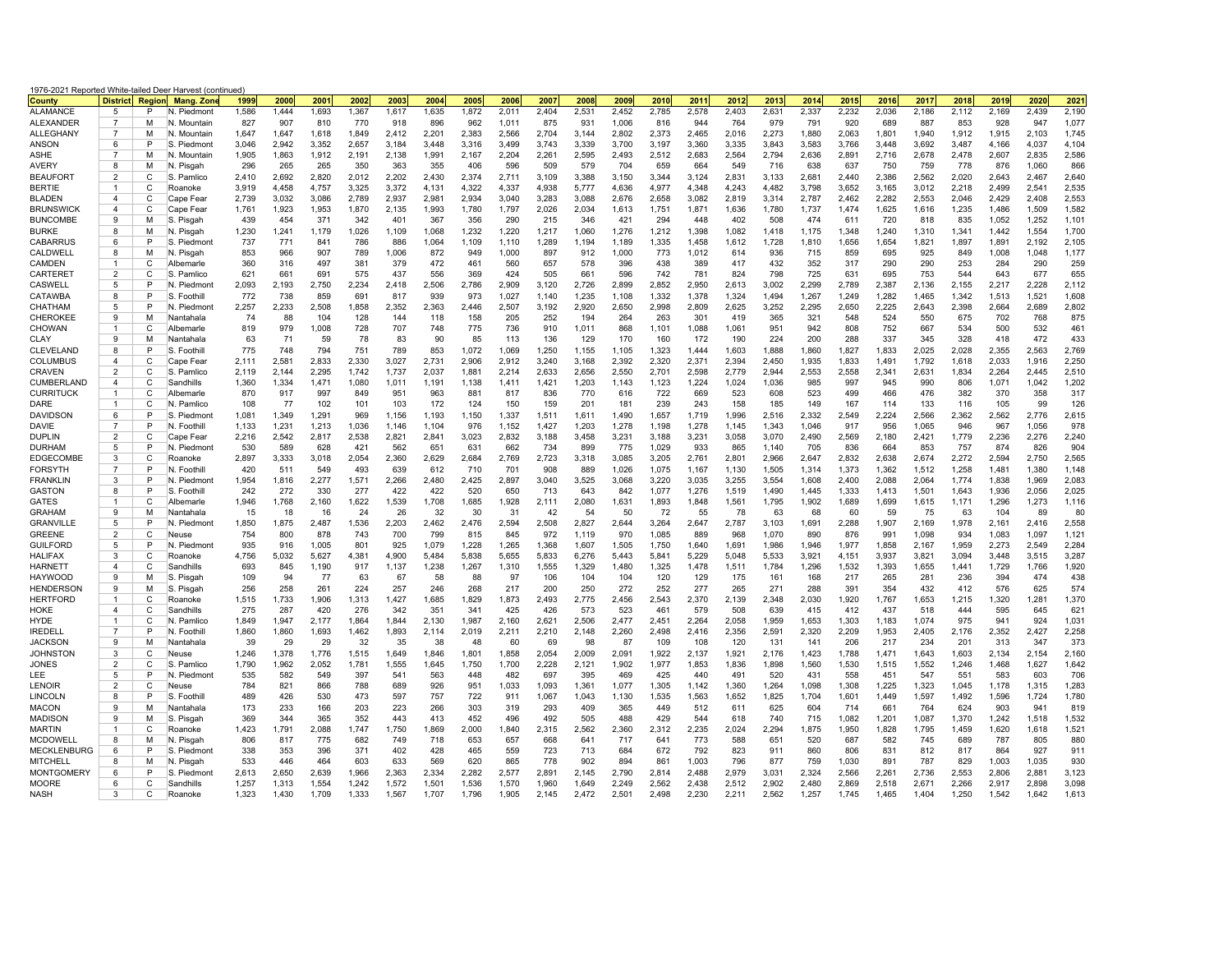| 1976-2021 Reported White-tailed Deer Harvest (continued) |                 |        |             |         |         |         |       |       |       |       |       |                                                         |       |         |       |                 |       |                         |       |         |       |                         |       |                 |       |         |
|----------------------------------------------------------|-----------------|--------|-------------|---------|---------|---------|-------|-------|-------|-------|-------|---------------------------------------------------------|-------|---------|-------|-----------------|-------|-------------------------|-------|---------|-------|-------------------------|-------|-----------------|-------|---------|
| <b>County</b>                                            | <b>District</b> | Region | Mang, Zon   | 1999    | 2000    | 2001    | 2002  | 2003  | 2004  | 2005  | 2006  | 2007                                                    | 2008  | 2009    | 2010  | 2011            | 2012  | 2013                    | 2014  | 2015    | 2016  | 2017                    | 2018  | 2019            | 2020  | 202     |
| <b>NEW HANOVER</b>                                       | $\overline{2}$  | C      | Cape Fear   | 123     | 144     | 113     | 112   | 126   | 121   | 165   | 162   | 122                                                     | 164   | 141     | 198   | 187             | 156   | 191                     | 143   | 122     | 129   | 166                     | 143   | 157             | 171   | 158     |
| <b>NORTHAMPTON</b>                                       | 3               | C      | Roanoke     | 4,480   | 4,566   | 4,944   | 3,886 | 4,229 | 4,382 | 4,721 | 4,863 | 5,317                                                   | 6,212 | 5,183   | 6,063 | 5,289           | 5,189 | 5,723                   | 4,516 | 4,499   | 4,213 | 4,120                   | 3.446 | 3,439           | 3,499 | 3,176   |
| ONSLOW                                                   | $\overline{2}$  | C      | S. Pamlico  | 2,317   | 2,387   | 2,191   | 2,020 | 1,950 | 2,025 | 2,064 | 2,208 | 2,406                                                   | 2,295 | 2,193   | 2,391 | 2,573           | 2,562 | 2,581                   | 2.179 | 2.145   | 2,052 | 2,114                   | 1,526 | 2,018           | 1.860 | 2,131   |
| ORANGE                                                   | 5               | P      | N. Piedmont | 1.263   | 1.672   | 1,928   | 1.235 | 1,993 | 1,833 | 1,867 | 2.080 | 2,160                                                   | 2.176 | 2,087   | 2,482 | 2.146           | 1.962 | 2.480                   | 1.615 | 1,875   | 1,456 | 1.773                   | 1.666 | 1,723           | 1,855 | 1,857   |
| PAMLICO                                                  | 2               | C      | S. Pamlico  | 793     | 892     | 922     | 615   | 731   | 785   | 705   | 733   | 883                                                     | 841   | 896     | 860   | 920             | 934   | 1,084                   | 980   | 869     | 893   | 948                     | 753   | 865             | 877   | 955     |
| PASQUOTANK                                               | $\mathbf{1}$    | C      | Albemarle   | 565     | 587     | 546     | 539   | 573   | 701   | 846   | 879   | 854                                                     | 784   | 589     | 677   | 576             | 426   | 521                     | 480   | 424     | 408   | 431                     | 341   | 278             | 333   | 303     |
| PENDER                                                   | 2               | C      | Cape Fear   | 2,957   | 3,561   | 3,482   | 3,352 | 3,528 | 3,383 | 3,379 | 3,504 | 3,903                                                   | 4,152 | 3,711   | 3,423 | 3,458           | 3,186 | 2,931                   | 2,622 | 2,432   | 2,405 | 2,623                   | 1,736 | 2,305           | 2,300 | 2,450   |
| PERQUIMANS                                               | $\overline{1}$  | C      | Albemarle   | 895     | 960     | 1,084   | 871   | 810   | 1,044 | 982   | 1.043 | 1,198                                                   | 1,309 | 1,035   | 1,239 | 1,211           | 1,158 | 1,143                   | 1.115 | 872     | 879   | 868                     | 644   | 619             | 591   | 637     |
| <b>PERSON</b>                                            | 5               | P      | N. Piedmon  | 1.297   | 1.192   | 1.620   | 1.192 | 1,484 | 1,552 | 1.744 | 1.909 | 2,015                                                   | 1,945 | 2.140   | 2,421 | 2,309           | 2,216 | 2,854                   | 1.858 | 2.447   | 2,073 | 2.227                   | 1,981 | 2,022           | 2.223 | 2,235   |
| PITT                                                     | $\overline{2}$  | C      | Neuse       | 1.576   | 1.702   | 1.785   | 1.446 | 1.545 | 1,827 | 1.821 | 2.181 | 2,455                                                   | 2.634 | 2,399   | 2.632 | 2.290           | 2,295 | 2,568                   | 2.184 | 2,250   | 2,394 | 2.599                   | 2.069 | 2.375           | 2.718 | 2,584   |
| <b>POLK</b>                                              | 9               | M      | S. Pisgah   | 486     | 574     | 492     | 608   | 786   | 657   | 697   | 629   | 747                                                     | 857   | 826     | 905   | 846             | 1,105 | 1,223                   | 945   | 1,078   | 783   | 945                     | 892   | 925             | 990   | 1,143   |
| <b>RANDOLPH</b>                                          | 5               | P      | S. Piedmont | 1,132   | 1,243   | 1,264   | 1,031 | 1.473 | 1,597 | 1,858 | 1.970 | 2,414                                                   | 2,059 | 2,307   | 2,587 | 2,356           | 2,655 | 3,162                   | 2,917 | 3,423   | 2,935 | 3,670                   | 3,273 | 3,668           | 4.142 | 4,422   |
| <b>RICHMOND</b>                                          | 6               | C      | Sandhills   | 938     | 1.070   | 1,253   | 949   | 1.168 | 1,154 | 1.097 | 1.283 | 1.626                                                   | 1.830 | 1.836   | 1.800 | 1.979           | 1.969 | 2.337                   | 1.849 | 2.071   | 1.873 | 2.112                   | 1.555 | 2,018           | 1.986 | 1,955   |
| <b>ROBESON</b>                                           | 4               | C      | Sandhills   | 707     | 837     | 968     | 808   | 882   | 937   | 970   | 1.152 | 1,252                                                   | 1,135 | 1.169   | 1,546 | 1,563           | 1,367 | 1,633                   | 1,391 | 1,239   | 965   | 1.247                   | 1.008 | 1,242           | 1,259 | 1,359   |
| <b>ROCKINGHAM</b>                                        | 5               | P      | N. Piedmon  | 1,609   | 1,477   | 1,607   | 1,310 | 1,920 | 1,952 | 1,943 | 2,068 | 2,532                                                   | 2,713 | 3,006   | 2,472 | 2,840           | 2,692 | 3,567                   | 2,818 | 3,252   | 2,900 | 3,179                   | 2,906 | 3,147           | 3,667 | 3,009   |
| <b>ROWAN</b>                                             | 6               | P      | S. Piedmont | 1,696   | 1,721   | 1,879   | 1,328 | 1.478 | 1,670 | 1,729 | 2.127 | 2,405                                                   | 2,534 | 2.402   | 2,480 | 2,397           | 2,237 | 2,456                   | 2,132 | 2,021   | 1,916 | 2,067                   | 2,045 | 2,121           | 2,280 | 2,249   |
| <b>RUTHERFORD</b>                                        | 8               | P      | S. Foothill | 1.678   | 1,828   | 1,741   | 1,673 | 1,521 | 1,613 | 1,607 | 1,621 | 1,601                                                   | 1,680 | 1,491   | 1,665 | 1,671           | 1,781 | 2,114                   | 1,670 | 1,908   | 1,689 | 1,898                   | 1,882 | 2,236           | 2,240 | 2,61    |
| <b>SAMPSON</b>                                           | $\overline{4}$  | C      | Cape Fear   | 1.779   | 1.843   | 2,016   | 1.969 | 2.092 | 2.149 | 2.171 | 2.365 | 3.087                                                   | 3.014 | 2.458   | 2.398 | 2.498           | 2.367 | 2.383                   | 1.978 | 1,930   | 1,853 | 2.051                   | 1.706 | 1.869           | 2.136 | 1,909   |
| <b>SCOTLAND</b>                                          | $\overline{4}$  | C      | Sandhills   | 563     | 805     | 724     | 611   | 643   | 577   | 466   | 672   | 635                                                     | 618   | 532     | 673   | 649             | 569   | 674                     | 680   | 669     | 596   | 709                     | 539   | 719             | 774   | 752     |
| <b>STANLY</b>                                            | 6               | P      | S. Piedmon  | 1,578   | 1,722   | 1,668   | 1,209 | 1,466 | 1,480 | 1,495 | 1,541 | 1,997                                                   | 1,887 | 1.715   | 2,060 | 1,861           | 2,182 | 2,161                   | 2,390 | 2,297   | 2,294 | 2,317                   | 2,806 | 2,920           | 3,307 | 3,467   |
| <b>STOKES</b>                                            | $\overline{7}$  | P      | N. Foothill | 1,155   | 1,208   | 1,499   | 1,303 | 1,783 | 1,623 | 1,659 | 1.978 | 2,209                                                   | 2,347 | 2,647   | 2,221 | 2,611           | 2,233 | 3,188                   | 2.479 | 2,647   | 2,793 | 3,052                   | 2,989 | 3,017           | 3,108 | 2,44'   |
| <b>SURRY</b>                                             | 7               | P      | N. Foothill | 985     | 1,058   | 1,134   | 1.116 | 1.376 | 1,354 | 1,521 | 1,598 | 1,896                                                   | 1,904 | 2,094   | 1,934 | 2,211           | 1.786 | 2,145                   | 2,068 | 2,281   | 2,232 | 2,653                   | 2.471 | 3,020           | 2,803 | 2,818   |
| SWAIN                                                    | 9               | M      | Nantahala   | 46      | 49      | 58      | 45    | 61    | 78    | 76    | 62    | 92                                                      | 128   | 97      | 110   | 99              | 126   | 140                     | 112   | 163     | 147   | 154                     | 156   | 191             | 209   | 204     |
| <b>TRANSYLVANIA</b>                                      | 9               | М      | S. Pisgah   | 170     | 214     | 211     | 189   | 203   | 187   | 235   | 249   | 182                                                     | 226   | 222     | 202   | 225             | 235   | 187                     | 191   | 266     | 286   | 313                     | 371   | 482             | 478   | 462     |
| <b>TYRRELI</b>                                           | $\overline{1}$  | C      | N. Pamlico  | 1,059   | 954     | 1,085   | 833   | 622   | 859   | 839   | 798   | 1,044                                                   | 990   | 1,022   | 1,175 | 1.017           | 932   | 956                     | 755   | 689     | 551   | 574                     | 405   | 534             | 545   | 464     |
| <b>UNION</b>                                             | 6               | P      | S. Piedmont | 1.110   | 1,027   | 1,212   | 956   | 1,197 | 1,260 | 1.471 | 1.641 | 1,906                                                   | 1.740 | 2,091   | 2.141 | 2,247           | 2,399 | 2,951                   | 3.062 | 2,719   | 2,644 | 2.862                   | 2,945 | 3,039           | 3,479 | 3,619   |
| VANCE                                                    | 3               | P      | N. Piedmont | 1.018   | 902     | 1,325   | 846   | 1.194 | 1.223 | 1.147 | 1.458 | 1.716                                                   | 2.079 | 1.775   | 1.880 | 1.726           | 2.028 | 2.592                   | 886   | 1,681   | 1,327 | 1.547                   | 1.075 | 1.309           | 1.168 | 1,261   |
| <b>WAKE</b>                                              | 3               | P      | N. Piedmont | 1.640   | 1.677   | 2.099   | 1.585 | 2.094 | 2.035 | 1.995 | 2.284 | 2.584                                                   | 2.778 | 2.861   | 2.835 | 2.639           | 2.878 | 3.279                   | 1.877 | 2.234   | 1.757 | 2.244                   | 1.563 | 1,904           | 1.846 | 2,000   |
| <b>WARREN</b>                                            | 3               | P      | N. Piedmon  | 2,616   | 2,229   | 2,497   | 1,755 | 2,133 | 2,144 | 2,188 | 2,656 | 2,922                                                   | 3,020 | 2,623   | 2,587 | 2,532           | 2,639 | 3,010                   | 1,624 | 1,970   | 1,829 | 1,806                   | 1.478 | 1,703           | 1.742 | 1,729   |
| WASHINGTON                                               | $\mathbf{1}$    | C      | N. Pamlico  | 1,484   | 1,430   | 1,439   | 1,329 | 1,262 | 1,206 | 1,247 | 1,295 | 1,655                                                   | 1,686 | 1,659   | 1,745 | 1,651           | 1,611 | 1,579                   | 1,472 | 1,326   | 1,283 | 1,240                   | 1,001 | 1,094           | 1,139 | 1,109   |
| WATAUGA                                                  | 7               | М      | N. Mountain | 653     | 637     | 599     | 804   | 839   | 850   | 983   | 1.017 | 1,163                                                   | 1,291 | 1,511   | 1,618 | 1.774           | 1.477 | 1,513                   | 1,328 | 1.462   | 1,484 | 1,548                   | 1,598 | 1,632           | 1,770 | 1,354   |
| WAYNE                                                    | 3               | C      | Neuse       | 590     | 646     | 780     | 723   | 856   | 940   | 1,076 | 1,330 | 1,537                                                   | 1,647 | 1.480   | 1,640 | 1,525           | 1,642 | 1,703                   | 1,500 | 1,457   | 1,407 | 1,570                   | 1,304 | 1,680           | 1,921 | 1,939   |
| <b>WILKES</b>                                            | 7               | М      | N. Mountain | 3,036   | 3,556   | 3,508   | 3.485 | 4,390 | 3,945 | 4.249 | 4,289 | 4,580                                                   | 4.135 | 4.546   | 3,667 | 4.222           | 2,232 | 3,512                   | 2.956 | 3.402   | 2,840 | 3.438                   | 3,398 | 3,512           | 3,596 | 3,445   |
| <b>WILSON</b>                                            | 3               | C      | Neuse       | 668     | 656     | 824     | 637   | 768   | 917   | 932   | 1.059 | 1.157                                                   | 1.075 | 1.245   | 1,108 | 1.100           | 1.130 | 1,214                   | 904   | 1,008   | 1,026 | 1.061                   | 1,027 | 1,245           | 1,334 | 1,232   |
| YADKIN                                                   | $\overline{7}$  | P      | N. Foothil  | 1,230   | 1,371   | 1,442   | 1,398 | 1,641 | 1,450 | 1,508 | 1.679 | 1,570                                                   | 1.716 | 1.720   | 1.727 | 1,893           | 1,562 | 1,788                   | 1,653 | 1,622   | 1,502 | 1.677                   | 1.436 | 1,555           | 1.782 | 1,552   |
| YANCEY                                                   | 8               | M      | N. Pisgah   | 533     | 502     | 438     | 687   | 655   | 732   | 828   | 1.001 | 1.081                                                   | 952   | 1.094   | 880   | 1.131           | 1.051 | 1.129                   | 926   | 1.362   | 1.214 | 1.080                   | 1.437 | 1,392           | 1.648 | 1.509   |
| Total                                                    |                 |        |             | 125.226 | 132.235 | 142.887 |       |       |       |       |       | 118.174 134.507 140.311 144.315 154.273 171.986 176.297 |       | 169.273 |       | 175.157 173.553 |       | 167.249 188.130 153.629 |       | 162.558 |       | 149.811 161.854 143.529 |       | 161.941 169.973 |       | 168.427 |